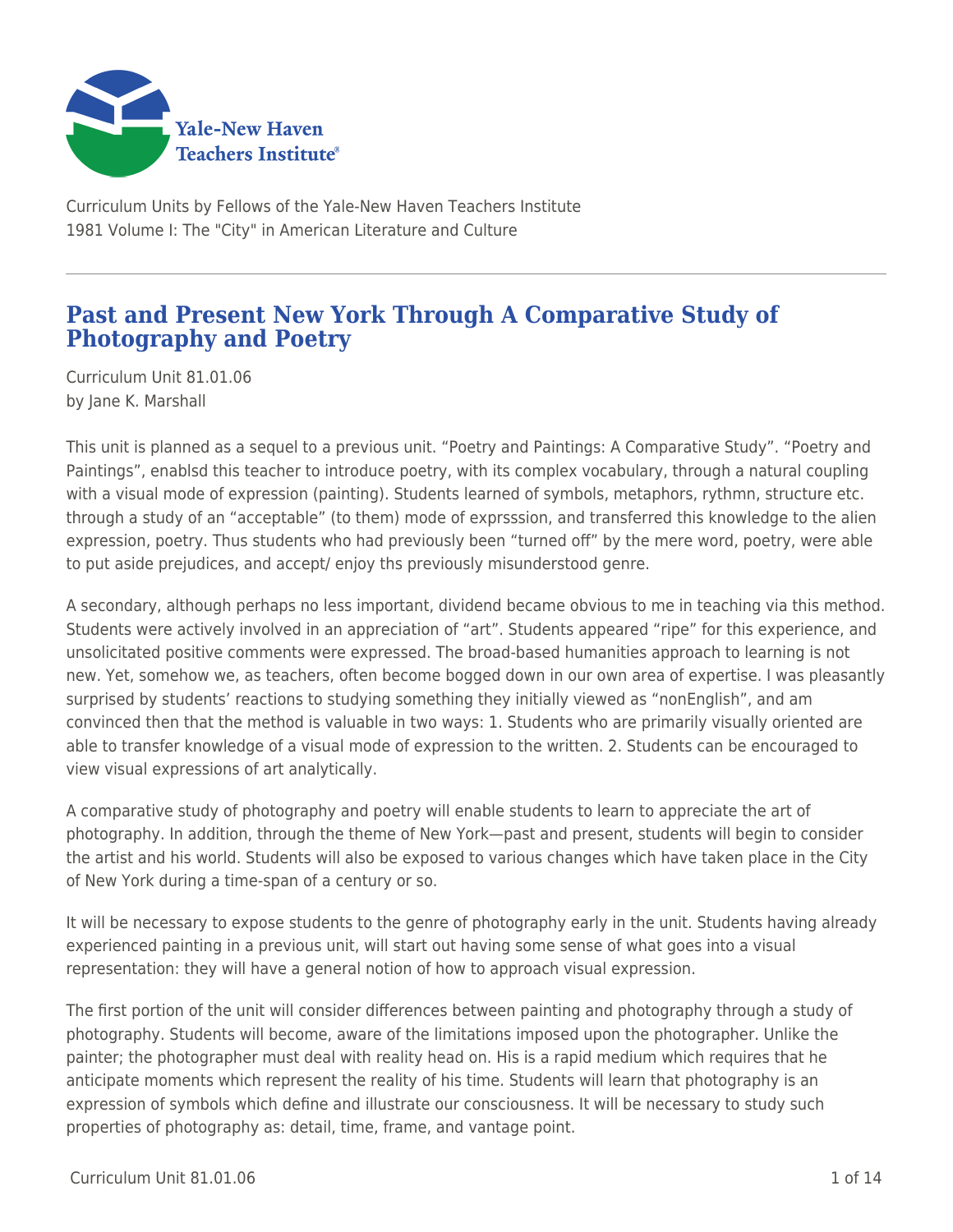It is perhaps detail, more than any other property, which expresses the symbolic quality of the photograph. The photographer opens our eyes to that which was present yet unavailable to us. Through details the viewer is able to discover meanings which were previously over-looked by him.

Time is an ever-present phenomena for the viewer of photographs. We are aware of the capture of the moment, and yet are awed by the experience. The photographer himself enjoys a precarious relationship with time as he strives to anticipate the "decisive moment". (It is important to realize, as Szarkowski indicates in The Photographer's Eye, that the decisive moment is not the climax of the exterior event, but rather that of the juxtaposition of patterns which express clarity and balance.)

The frame, which defines the parameters of the photograph, allows the unexpected relationship as expression. The process of isolation of objects or event within a frame allows the photographer a statement of reality which would be all too forced or unreal in the context of a painting. That which has been purposely "left out" through the use of the frame also becomes important. Thus the photographer is able to make a statement through the process of omission.

Vantage point allows the photographer the freedom in which to make his statement. This property, perhaps more than any other, allows us a glimpse of the man behind the picture.

The second portion of this unit will consider changes which have occurred in New York City through a comparative study of poems and photographs. Through the theme of New York past and present, students will begin to consider the artist and his world. Artists' works invariably reflect the world of which they are a part. Issues, problems, and dreams of society often form the cornerstone of a work of art. As men strive to understand their environment, the artist raises appropriate questions which must be addressed. Students will come to realize that the artist's function is real, and that through works of art we are able to approach truth.

A study of the changing city, one hopes, will awaken students to pressures prevalent during various times in one of the United States' most influential of cities. New York has been likened to a barometer which reflects the feelings of Americans. It is important for young people to realize that they are part of an ever-changing societal environment. One ought to understand outside pressures and their influence on every-day life. Students will be able to discern the issues of various times through symbols and themes present in each genre. One hopes that they will be able to transfer insights, gained through such a consideration, to their view of themselves and the world in which they live.

The unit will cover New York in three time periods, 1890-1930, 1930's, and 1950's-'60's. Themes which are important in each time block will be discussed. Students will be exposed to a brief historical picture of each time period before they approach works of photography and poetry. Thus the reality of each period and resultant themes which concerned artists will be clear.

# **Part One: The Art of Photography**

This portion of the unit attempts to introduce/explain the genre of photography through the study of one photograph. Students will be exposed to the basic photographic terms: detail, time, frame, vantage point. I have chosen "From New Lots Station, Brooklyn" by N. Jay Jaffee as a teaching tool.

Curriculum Unit 81.01.06 2 of 14 "From New Lots Station, Brooklyn" is a startling photograph for several reasons. Although it is very much a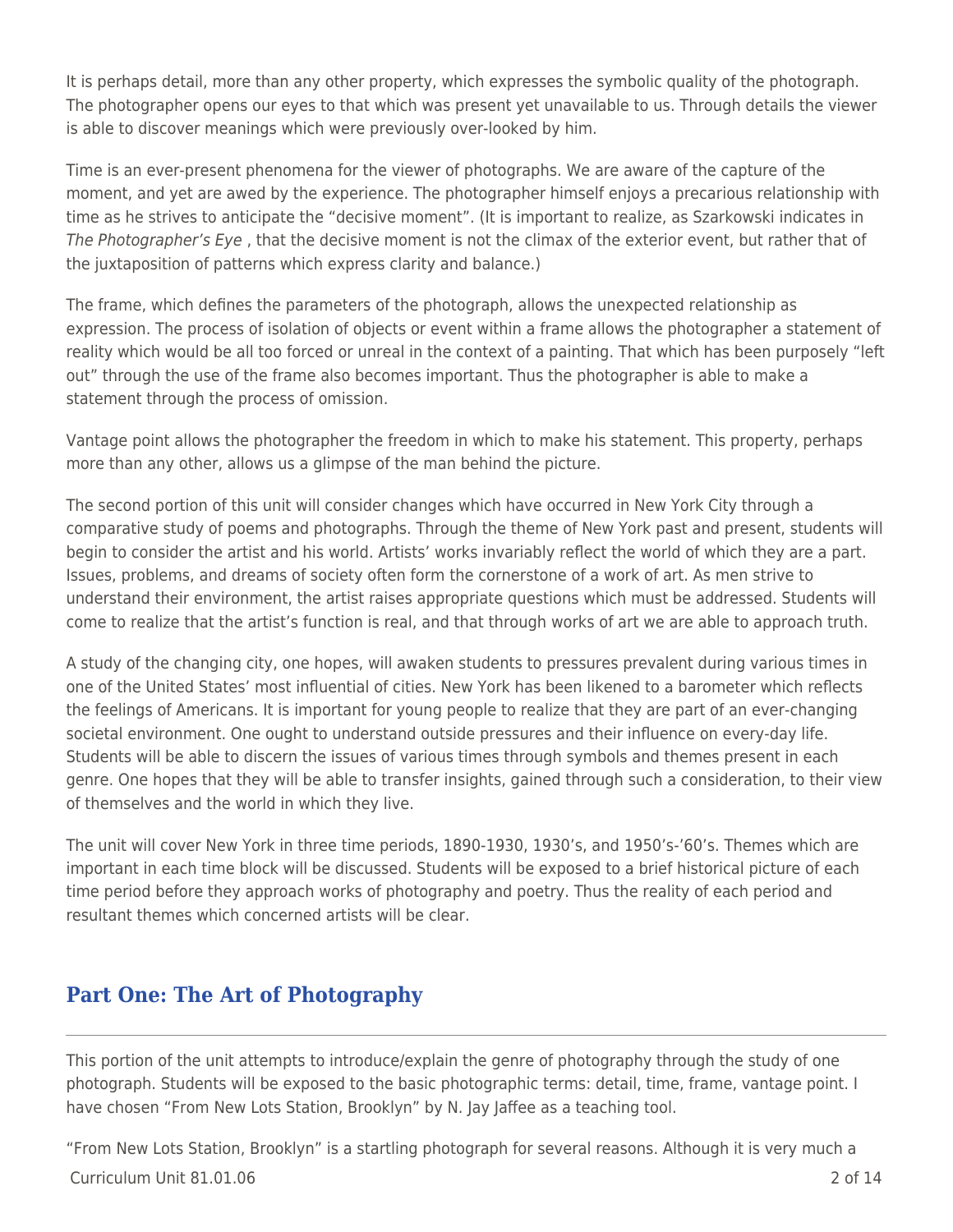"city" photograph, its primary statement is made through its image of open space. Although it features neither buildings, nor traffic, nor hordes of people, it depicts city life through symbols which express change (which would affect many). One feels the pain of change as well as the excitement of change. The mood of this photograph is both depressing and hopeful. It is in a sense a paradox which best describes city life.

The viewer sees a lone man (back to) dressed in dark clothing walking through a virtually barren lot. The man is located in the middle of the top of the frame. The photographers's vantage point is one hundred or so yards behind the man and one to two floors above him. The lot itself is clear except for a hole to the right of the man and a board to the right of the hole. There are pathways visible which form a cross. The man is situated at the top of this cross. There are also patterns visible in the ground itself where it appears lighter in some spots than in others. Bits of small debris are visible as they are scattered on the ground throughout the picture.

Themes which permeate this photograph, loneliness, indlviduality, energy, strength, are presented through vivid details, symbols which express identifiable meanings. Thus the cross brings to mind the basic Christian parable. The man in the photograph, positioned at the apex of the cross, suffers, yet redemption is promised. Robert Frost's poem, "The Road Not Taken", also comes to mind. This man appears to have a choice in directing his life. His posture indicates a strong, determined nature. The hole in the landscape denotes any number of meanings. One is reminded of the tremendous upheaval change brings upon the inhabitants of cities. The landscape constantly changes as old foundations of buildings are removed to make room for new buildings, thoughts, dreams. (The board in the photograph reminds the viewer of structures which were once viable in this location.) The hole also has a sinister connotation: it is shaped like a grave. One thinks of ideas which have lived out their lives and are buried—often to be forgotten. The debris which is small but highly visible throughout the photograph echoes a general feeling of uselessness.

The "decisive moment" in this photograph has to do with the position of the man in relation to the surrounding environment. Clearly the details mentioned in the previous paragraph are strong and viable only in so far as they are connected clearly (or in a balanced way) with the man. Thus it is important that the man has traveled almost to the uppermost region of the cross, and is close enough to the hole to be somehow connected with its symbol. The particular posture of the man (mid-stride, arms tight to body) too is important as it emphasizes the qualities of strength, isolation, and energy.

The frame of this photograph works in two ways. The photographer has placed the man high up in the photograph which allows a positive statement. The man has traveled some distance, and in the viewer's mind is on the verge of experiencing something unseen and yet new. By isolating the man in the lot with its clear statement through symbol, the photographer has suggested negative aspects of city life, namely—isolation and loneliness.

The vantage point of the photographer allows the viewer an omniscient view of the scene. We are distanced from the man in three ways: 1. He is yards ahead of us. 2. He is yards below us. 3. He is positioned so that his back is to us. Clearly the man is not an individual whom we can relate to. He is rather a symbol of all inhabitants of cities who must grapple with change. The vantage point gives the viewer a sense of feeling, at least for the moment, that he is "in the know". The tensions of the environment are removed from the viewer emotionally, and he is provided with a clear intellectual "picture" of city Ilfe.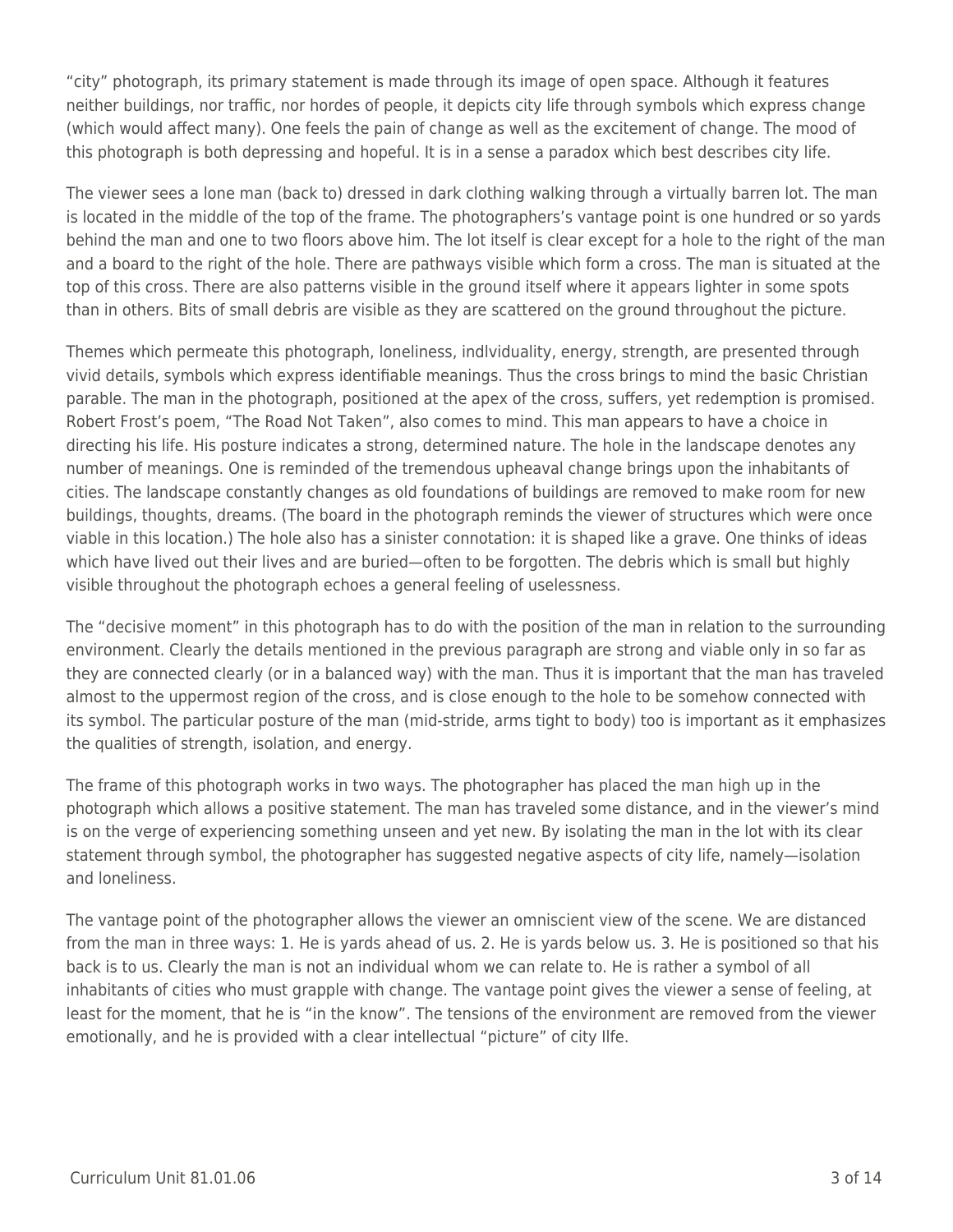## **Part Two: New York Photography and Poetry**

Armed With A Thousand Pens by N. Jay Jaffee Look at a photograph as you would read a piece of poetry: both are mirrors of consciousness. Abortive, lean, and to the point, it identifies the essentials of visual and human emotions. A poet with a camera is armed with a thousand pens, each one forming imagery poetic lines in endless variations A photograph is a poem to be read and re-read many times, or cast aside, never to charm the heart of human experience. Poetry, not painting forms the closest bond with photography. Both develop pictures in a language vague and particular. Poems are fragments of word-thoughts, photographs are fragments of vision-illusions, which catch the conscience of all. 1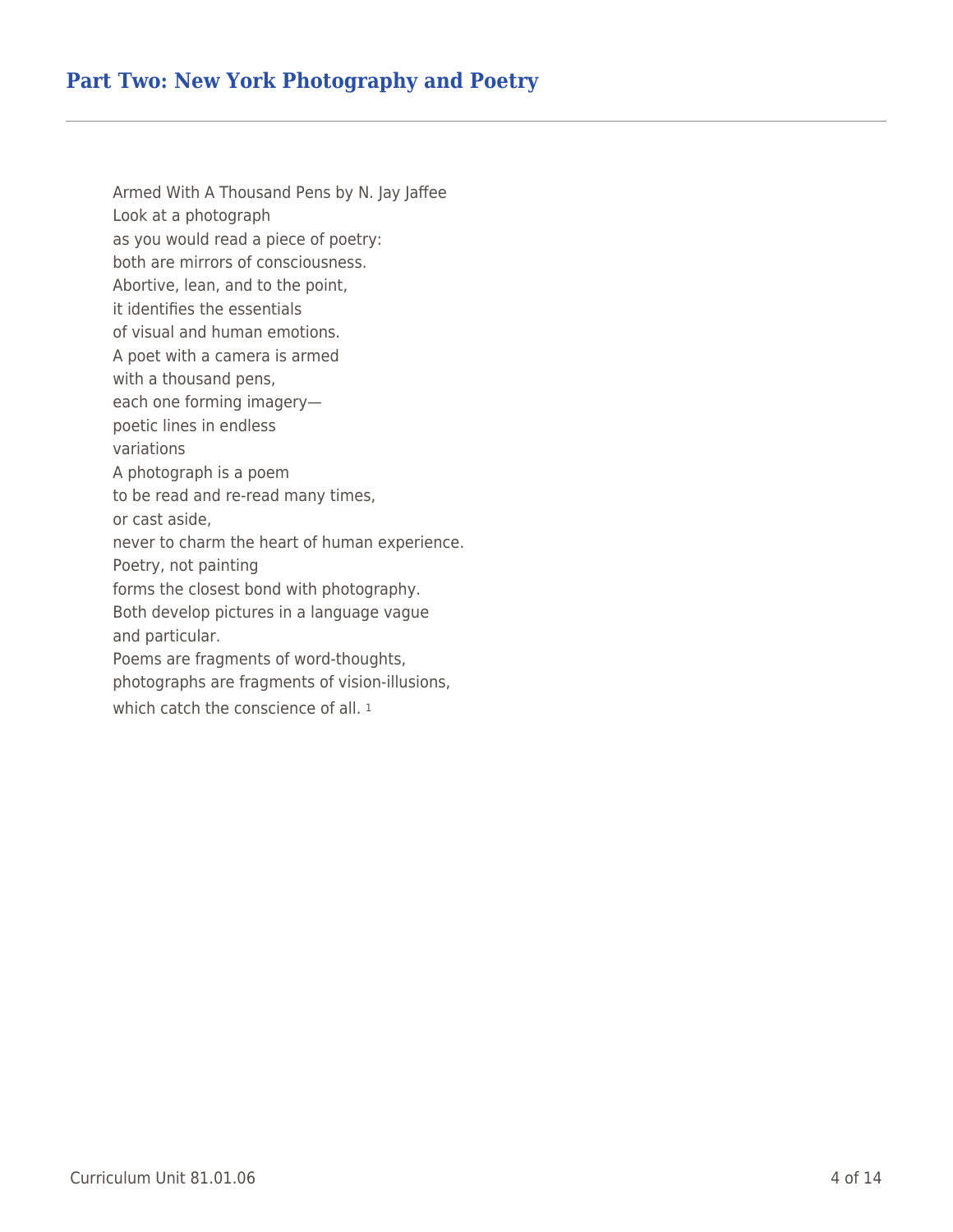### *Early New York (1890-1930)*

The years encompassed in these three decades were years of tremendous growth in New York City. In 1898 New York became Greater New York which included five boroughs. Immigrante flocked to New York in droves until the Red Scare of the twenties. Neighborhoods were in constant flux, and housing was often poor for those many who were fighting for a place in the land of opportunity.

The city seemed at once to be both dehumanizing and exhilarating. New Yorkers witnessed and/or suffered through the Triangle Fire which occurred in a garment sweatshop which provided no fire protection, and hired children as young as seven or eight years of age. World War I affected New York directly as two million pounds of ammunition were blown up near the Statue of Liberty; New Yorkers were sure this was the work of German saboteurs, although the allegation was never proved. And yet, at the same time, the New York environment was producing and encouraging Jazz muscicians in Harlem, Irving Berlin, Eugene O'Neill, Babe Ruth, O. Henry, and Charles Lindbergh. New York then was both chaotic and stimulating. Once again one is reminded of the paradox or duality of such an environment. Perhaps it can best be explained in terms of images of light and dark. New York could be gloomy, foreboding, menacing; New York could also offer flashes of insight, warmth, and hope. The poetic and photographic works which will be studied in this section reflect vividly New York as a sometimes light, sometimes dark world.

Photographs by Alfred Steiglitz reflect the ambivalent feelings New Yorkers must have experienced during this period. "The Hand of Man" depicts a dark, sinister-looking locomotive emitting billows of black smoke in an environment devoid of human beings. The viewer sees only silouettes of nondescript buildings, telephone poles, and a barren land. Light images appear in the tracks which are hopelessly criss-crossed, confusing, and incomplete, and in the sky which is patterned with low-hanging clouds and appears to be beckoning one even as one knows it is unattainable. As one looks at this photograph, one feels that man "doesn't count" or perhaps doesn't even exist anymore having been swallowed up by the very technology he created. The mood is dark, sinister, and the world seems hopeless.

In marked contrast to "The Hand of Man" are two photographs which depict a "light", resilient, creative New York. "The Flat Iron Building" is a photograph which denotes qualities of creativity and optimism. Steiglitz himself referred to the photograph as "a picture of New America still in the making". It was a building started from the ground, but also from the top." It reflected "amazing simplicity in its tower. It combined lightness with solidity". 2 The Flat Iron Building is depicted in conjunction with nature in Steiglitz's photograph. A tree in the foreground echoes its very shape. We feel that man is able to create that which rivals nature in beauty. Clearly then this photograph celebrates the achievemente of the New Yorker—achievements which might gladden and inspire all Americans.

In "Icy Night" Steiglitz once again photographed nature (trees) as a part of his statement of New York. The viewer sees a picture of a frigid night through a walkway lined with trees. The path has been plowed and footprints are visible in a newly fallen snow. The Path recedes into the depth of the photograph where it is met by beautiful and brilliant city lights. This too is a positive photograph which reflects a city which is always alert and watchful of its inhabitants. One feels that man is resourceful, controlling, and vital when one looks at this photograph.

Poems written during this time period also depict the duality of the city experience. The frustration of city inhabitants is poignantly revealed in "Factory Windows Are Always Broken" by Vachel Lindsay. The reader can't help but realize that dehumanization may cause city dwellers to turn on themselves (in a sense) to destroy the industrial complex upon which they depend. These are people who cry out for spiritual renewal;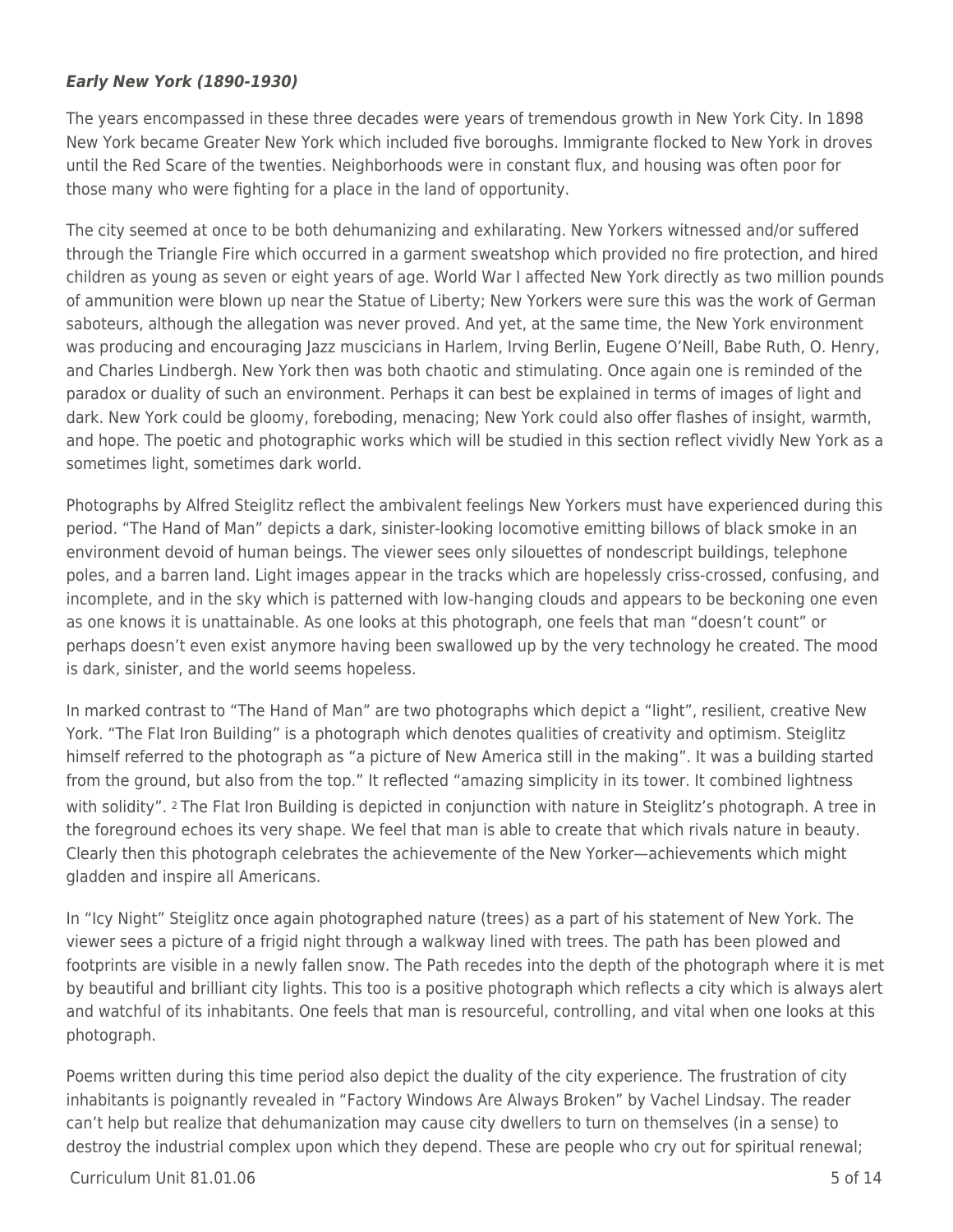"No one throws through the chapel window/ The bitter, derisive stone." The poem illustrates a world which is out of control; "Something or other is going wrong./ Something is rotten . . ." <sup>3</sup>

Two poems, "Sky Signs" by Frederick Mortimer Clapp, and "Brooklyn Bridge at Dawn" by Richard Le Galliene, reflect in some sense the achievements of man. Although one is reminded of the high costs of achievement in both poems, the beauty of New York and man's qualities of resilience and creativity are celebrated. Both poems reflect a shadowy almost dream-like New York. They take place in the shadowy twilight of sun-down, and in the quiet glow of dawn. The times are magical and special. This is the city of dreams and dream-like visions. So the bridge is "Frail as a gossamer, a thing of air/. . . Who would dream such softness . . . is wrought of human thunder, iron, and blood?" 4 The sky signs offer "pearly rows of lamps . . . sky signs of silver gilt, like pale fireworks threaded on a mesh of wire/ begin to ripple and fling,/ over and over and over again, kittens that play with the skeins of stars . . ." <sup>5</sup>

## *New York in the Thirties*

New Yorkers faced dire circumstances in the early thirties. The crash had occurred and the city was enmeshed in a depression the likes of which it had never seen. The building boom of the twenties came to a stop, and completed buildings such as The Empire State Building had office space which stood empty for years. Many New Yorkers were unemployed having lost their businesses. Many families doubled up in small apartments as rents could not be paid. This was a city of homeless women and hungry children. The presiding government of the early to mid thirties was corrupt, and parasitic hoodlums preyed upon businessmen who somehow had managed to stay afloat. At this time the city was a dirty, poor, and unhealthy environment for many of its inhabitants.

By the late thirties, however, hope once again returned to New York. LaGuardia came to power overthrowing corrupt Jimmy Walker and his entourage. LaGuardia was able to root out gangsters and restore New York's economy through a new surge of growth. The building of a "new" New York took place; jobs were available and New Yorkers witnessed a radical change in the city. People would never forget the tragedies they had witnessed, and the "new " New York, although welcomed, produced ambivalent feelings. Old New York buildings were perceived as being dwarfed by the new more non-descript architecture. New Yorkers must have recalled nostalgically the days of an older, slower New York, and hoped that they would be able to keep up with modern day complexities.

Photography and poetry of the thirties reflect the hopelessness of the depression years. The "new" New York phenomena was often perceived by artists as a time of extreme rapidity of change, and resultant disorientation among New Yorkers was often expressed. This feeling of disorientation might be likened to the feeling produced in the aftermath of an amusement ride. One is affected by unusual motion and speed; the result is a feeling of dizziness or loss of control. It would take time before New Yorkers felt firmly a part of their changing and fast-paced environment.

Steichen's "Homeless Women: The Depression" was created as an advertisement for the Traveler's Aid Society. Many young, old (jobless) women, unable to contribute to their families' food supplies, were forced to leave home, and turned to New York as a refuge, Steichen's photograph captures the hopelessness of this situation; the tragedy of this time is poignanatly revealed in the faces of these women who, against all odds, were able to maintain at least the image of human strength and dignity.

The universality of the depression is expressed by Stichen through the broad spectrum of age groups he chose to photograph. The baby, teenager, middle-aged woman, and elderly woman are depicted—each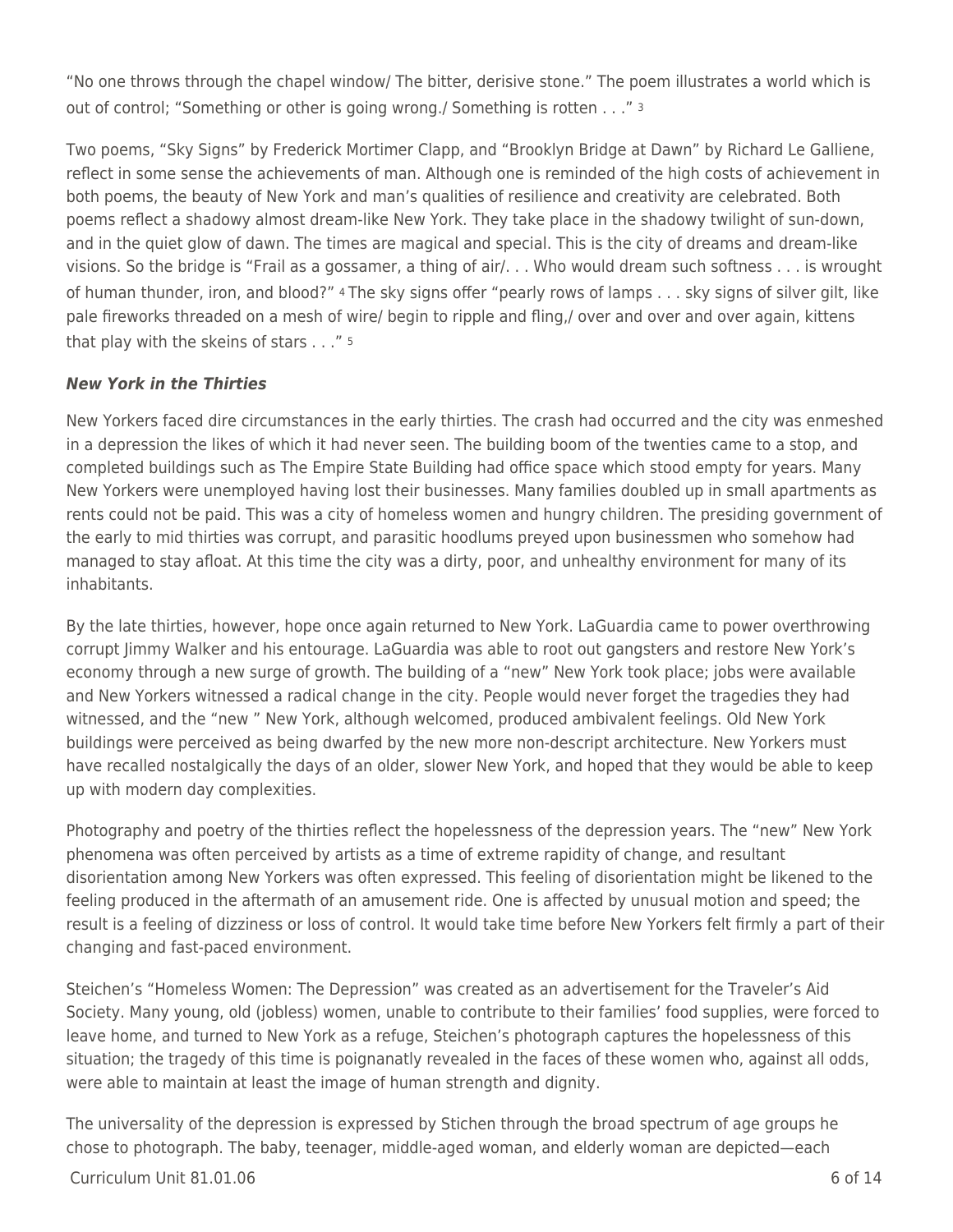reflecting the reaction to poverty within her own frame of reference. Thus an old woman expresses a resignation with reference to death. Young women appear angry. The young child is bewildered.

Perhaps the most striking example of Steichen's genius, with regard to this photograph, is the positioning of the women. They fill the frame both vertically and horizontally. One feels the enormity of the repercussions of the depression. The women depicted are prototypes of the vast amount of women who found themselves in the same situation. These are women who knew no direction. Each literally faces a different direction in Steichen's composition. There is no comfort among them, and there is no communication between them. These are people who have no answers and are unable to express hope. <sup>6</sup>

Steichen's use of lighting heightens the image of human dignity in the face of adversity. Each face is illuminated; the souls of these people appear to be strangely removed from the surrounding environment.

The theme of motion and speed and resultant disorientation is perhaps best expressed in Steichen's "The Empire State Building" and "Rockefeller Center". Steichen's radical use of double exposure expresses the feeling of rapid change through the motion it depicts. "The Empire State Building" reflects a "maypole dance"; <sup>7</sup>the photograph is startling, pleasing, and yet, also bewildering. It is a photograph the viewer must simply "go with". Viewing the photograph is an experience in itself. Thus the photograph is an active representation rather than a passive one. The viewer is drawn into what must have been the feeling of the time. "Rockefeller Center" is a montage of several units which works in a similar way (to "The Empire State Building"). The photograph expresses the feeling of growth and rapid change by capturing it. The workmen or builders are eeriely part of a scene of building placed upon building. One feels the building of modern, abstract structures will never stop. Man is clearly a part of the motion; he appears to be caught in the speed of change.

Poetry written during this time period also reflects the themes of depression, human dignity, and disorientetion. Muriel Rekeyser's "Boy with His Hair Cut Short" captures the tragedy of joblessness. "He let his head fall, meeting her earnest hopeless look". The environment, which surrounds the two children of this poem, is modern and precise. "The arrow's electric red always reaches its mark, successful neon!" However, the modern world of movement and noisy communication—"A neighbor's radio sings, stocks, news, serenade .  $\therefore$  " 8– offers little for those who see the magic of the modern world but somehow cannot connect with it.

Elizabeth Bishop's "letter to N.Y." captures a feeling of disorientation which is the result of over-stimulation. "Suddenly you're in a different place/ Where everything seems to happen in waves . . ." "Most of the jokes you cannot catch." "The songs are loud, but somehow dim . . ." This is a world which seems to defy understanding, and man is caught in a maze. (". . . .driving as if to save your soul/ Where the road goes round and round the park.") 9 .

## *New York in the l500's* **-** *60's*

The fifties and the sixties were a time of continued building in New York City. The big push was for office space, and New York created skyscraper after skyscraper—many in the same mold. The United Nations decided to meet in New York, and John D. Rockefeller made land avallable for its building site. New Yorkers accepted the honor of being chosen as "the capital of the world" calmly, perhaps reluctantly, for while money was poured into office buildings, the U.N., and Lincoln Center, little money (by comparison) was spent on housing. The city's effort to eliminate slums made the housing shortage worse, for urban renewal found housing for only one third of those people who were displaced.

By the 50's-60's New York was astounding in its size. A New York newspaper reporter wrote: "Whatever any

## Curriculum Unit 81.01.06 7 of 14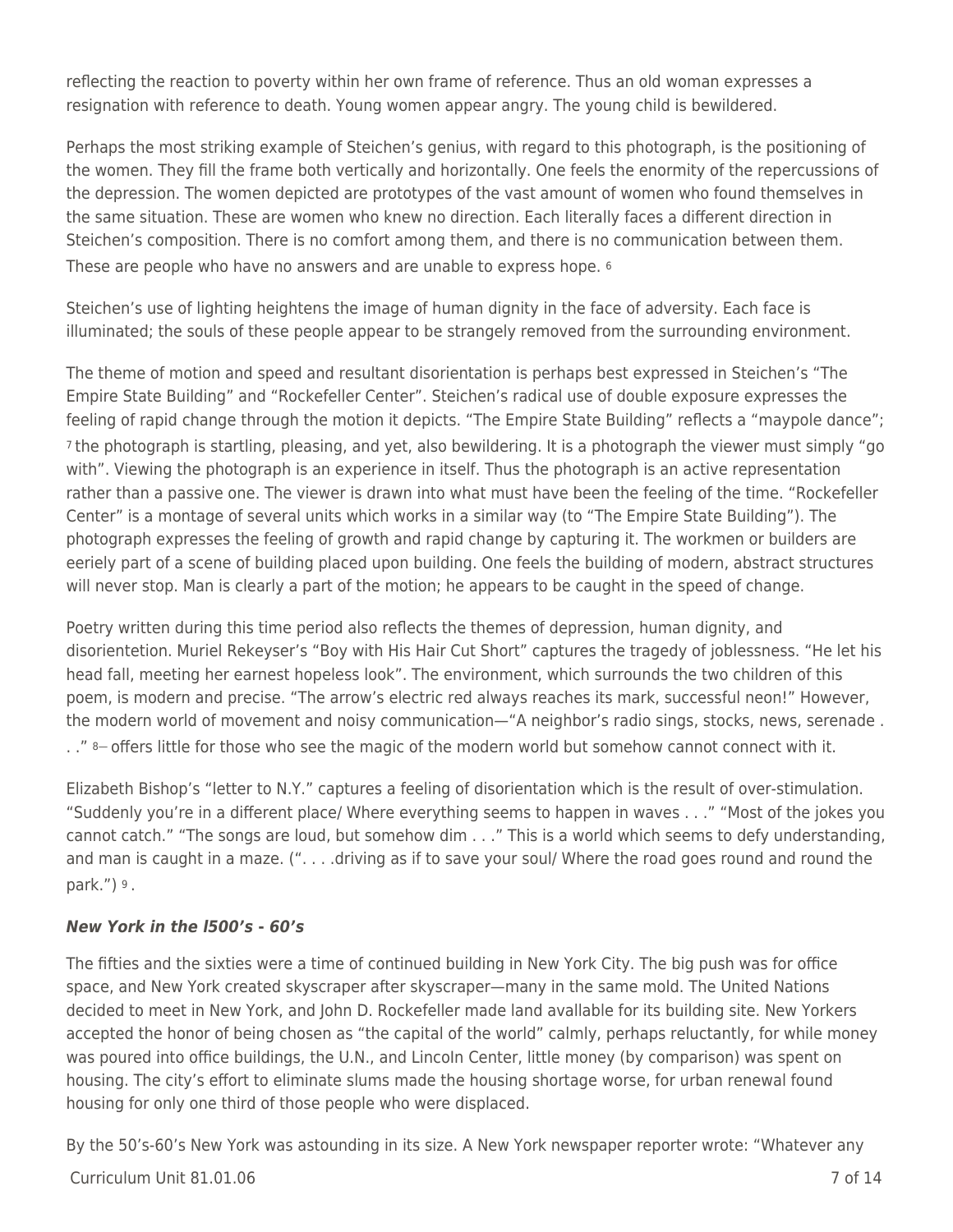other city has, New York has more of . . ." And New York continued to be a mecca for immigrants. A great influx of Puerto Ricans entered the New York mainstream after air service was established between San Juan and New York. Thus the face of the city continued to change. During the 50's-60's the city found itself at least in part resposible for maintaining its poor. The welfare system was in full swing.

Of course, New York enjoyed its heroes during this time,—as it had before. Names such as Jackie Robinson and Joe Namath are remembered. Leonard Bernstein created "West Side Story" which sought to express the tragedy of prejudice, and depict the pressures of big city life. Jackson Pollack, one of the "abstract expressionists" of the "New York School", created a painting of rythmic motion ("Number 1") which captured the feeling of tremendous energy the big city projected.

Perhaps this time period may best be described as schizophrenic. While the American dream was being realized in the areas of science, business, and art, the dream had failed in the area of social welfare. Technology had improved while human relationships had worsened. The big city meant prejudice, crime, insensitivity, fear, and alienation. In many ways the indlvidual was losing. Many poets and photographers of this time were concerned about this loss.

Two photographs by Gordon Parks illuminate our awareness of the loss of the individual. "Invisible Man", with its very title, speaks to an uncaring alienating society. The photograph shows only the head of a man with hands grasping the ground immediately in front of him. The man could be emerging through a man-hole. The photograph is ambiguous; the man is surrounded by a dark, foggy background. Yet, the message is clear. The individual is unimportant; the city has all but buried him. Parks' portrait of Malcolm X depicts prejudice and blind hatred. Malcolm X stands holding a newspaper whose headline concerns the murders of blacks. Man is against man. The American dream of man's unalienable rights is destroyed. Some men are deprived even of the right to live.

Photographs by N. Jay Jaffee also are concerned with the "invisible man" or the loss of the individual. Many of his photographs reflect the lost presence of man. Thus "Livonia Avenue, Brooklyn" shows an empty chair with a sign above it—"If you believe in credit—I lease/loan me". The background consists of a door off its hinges with a tattered jacket tacked to it. The dignity of man is lost. Man is reduced to begging for—or selling himself. The wording of the sign raises the question of man's opinion of his worth.

During the 50's-60's the Beats emerged as a new breed of poets. Their poems acknowledged the failure of the American dream. While the Beats were not primarily concerned with political revolution, they refused to go along with "the way". In other wonds, unlike others of this time period, they would not live with the pretense that everything was okay. Many of their poems depicted the ssordidness of this time period. They sought to transcend the society of which they were unwillingly a part; they felt they could "let things go by uncovering them".

Thus Ginsberg raised a "Howl" against the cautious talk of the times. Gregory Corso in "Eastside Incidents" depicted the violence born of an alienating society. ". . . those mad Valenti kids who killed my cat with an umbrella . . ." "I see them now . . . getting the chair/ I see them now/ but they aren't there." 10 Lawrence Ferlinghetti speaks of the loss of the American dream. "The poet's eye obscene by seeing . . . the surface of the round world." ". . . fata1 shorn-up fragments/ of the immigrants' dream come true/ and mislaid . . ." 11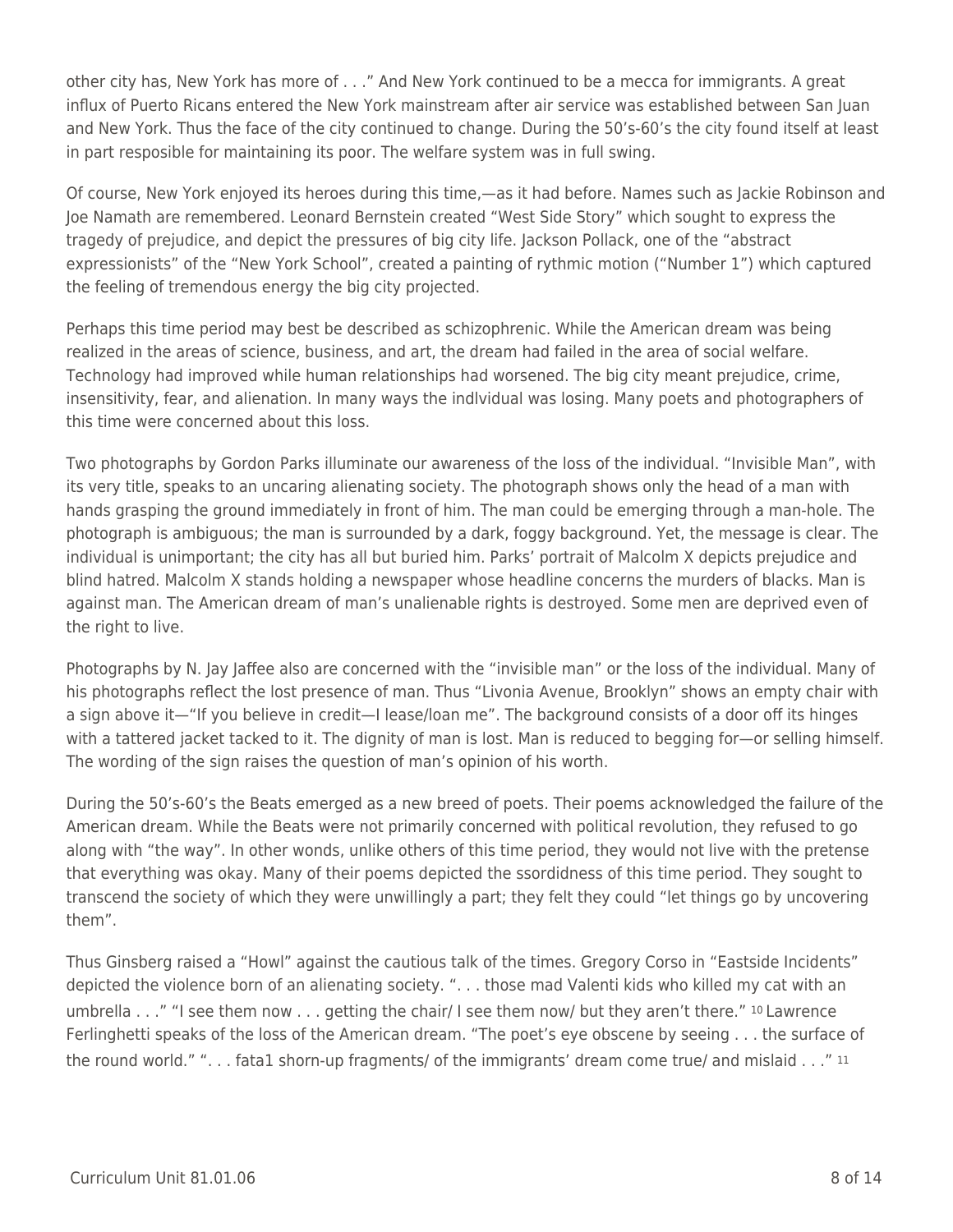#### **Part One: The Art of Photography**

1. Students will be introduced to the vocabulary of photography. Basic terms (detail, time, frams, vantage point) will be explained.

2. Students will view "From New Lots Station, Brooklyn" in terms of the above vocabulary. Following a discussion, they will be able to determine basic "city" themes raised by N. Jay Jaffee (change, individuality, loneliness, strength.)

3. Additional photographs (from Stop , Look , and Write and Pictures for Writing ) will bemade available for student viewing. Students wlll analyze photographs with reference to basic terminology.

4. Students will use photographs to heighten their powers of observation (of detail). Writing assignments will be given which will encourage the transference of seeing detail to writing with detail. (See specific lessons:— Stop , Look , and Write and Pictures for Writing .)

5. Students will be encouraged to take pictures of their own which will reflect their view of the world. They will be expected to explain what they intended to show. Students will refer directly to: detail, time, frame, vantage point.

6. Students will view one anothers photographs before they are "explained" by the photographer. They will be encouraged to write about what they see in a creative fashion (short story, poem).

#### **Part Two: New York Photography and Poetry**

1. A general discussion will take place which will address the purpose of the topic. Questions: (Why are you being encouraged to study New York photography and poetry?) A. What do photographs have to do with poems? B. Why study New York? (What do you know about New York? What does New York have to do with you?) C. Why study New York's past—or any past for that matter?

2. Students will read and discuss N. Jay Jaffee's "Armed With A Thousand Pens" (poem). Discussion will concern similarities between photography and poetry.

Early New York: 1890-1930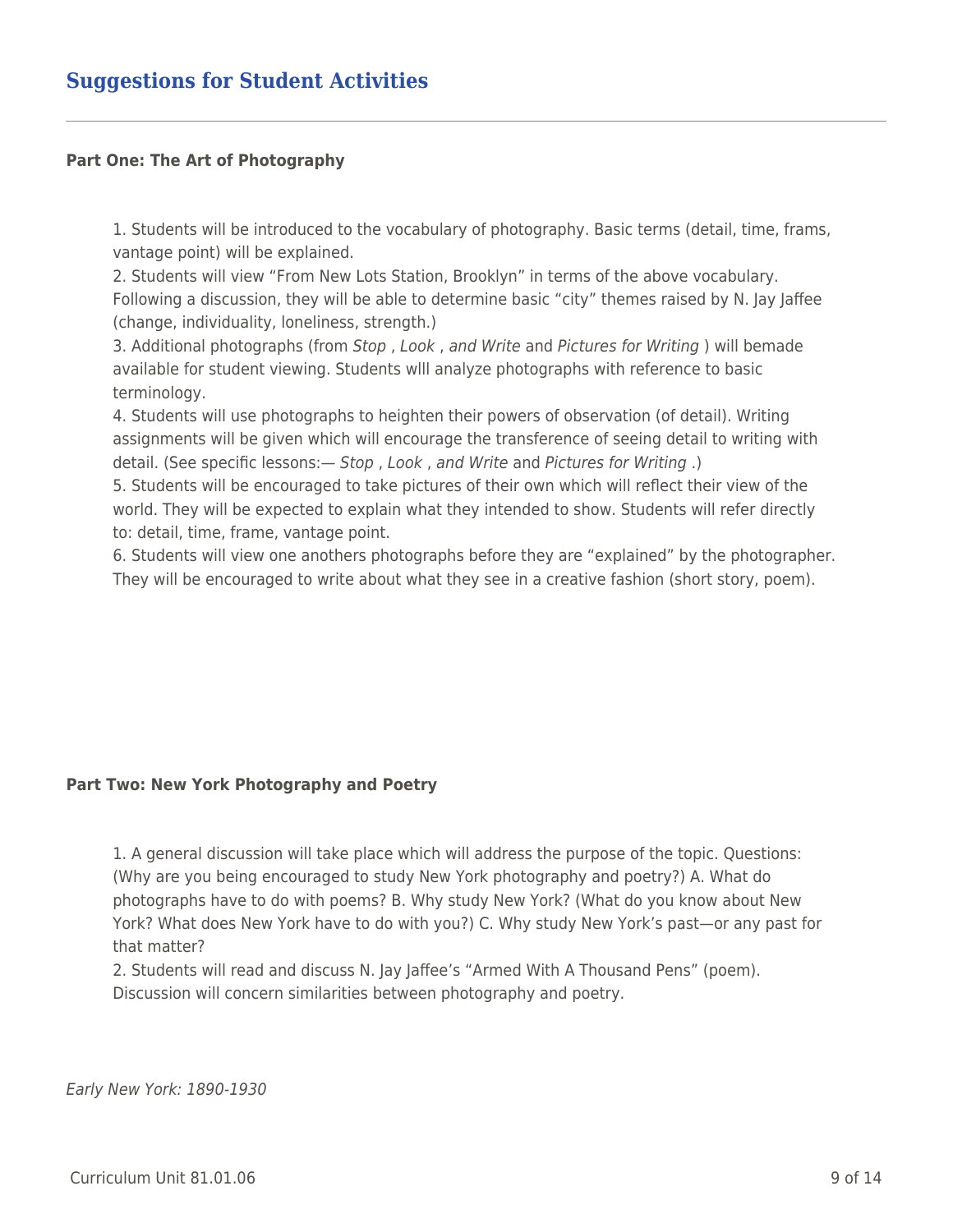1. Students will listen to a brief historical lecture on early New York. A discussion will follow which will concern the duality of the city experience.

2. Students will be exposed to various musical pieces of this time period, and will comment on various moods projected in these works.

3. Photographs by Alfred Steiglitz will be introduced ("The Hand of Man", "The Flat Iron Building", "Icy Night"). Students will be expected to recognize varying themes/moods through discussion.

4. Students will write a contrast paper concerning "The Hand of Man" vs "The Flat Iron Building".

5. Students will study poems of this time period ("Factory Windows are Always Broken", "Sky-Signs", "Brooklyn Bridge at Dawn"). They will comment about themes which exist in each. They will compare these themes to those raised by Steiglitz.

6. Students will be exposed to general photographs of this era which reflect housing, dress etc. They will be asked to imagine themselves living during this time. Students will make entries in a "diary" pretending that they are living in the time period (1890-1930).

New York in the Thirties

1. Students will listen to a brief historical lecture concerning the thirties.

2. Students will discuss the ramifications of a fast-paced society (disorientation, stress, diseases of stress) etc.

3. Students will discuss the repercussions of the depression. (Walker Evans' photographs may be shown.)

4. Films of the thirties will bediscussed (gangster etc.). Students will be exposed to basic story plots. Discussion will follow—concerning plots, actors, heroes of the thirties.

5. Steichen's photographs will be introduced. Students will explain why "Homeless Women: The Depression" is a good depiction of the thirties. They will discuss Steichen's use of detail, time, frame, vantage point.

6. Students will jot down whatever comes to mind (in any form) after viewing Steichen's "The Empire State Building" and "Rockefeller Center". These writings will be shared among class members. A discussion will follow which will concern style, mood, and rythmn of these writings. 7. "The Empire State Building" and "Rockefeller Center" will be discussed with reference to the fast-paced society.

8. Thirties poetry will be discussed. The discussion will focus on symbolism and imagery of this time period. The poems will be compared to Steichen's photographs (with reference to theme, mood).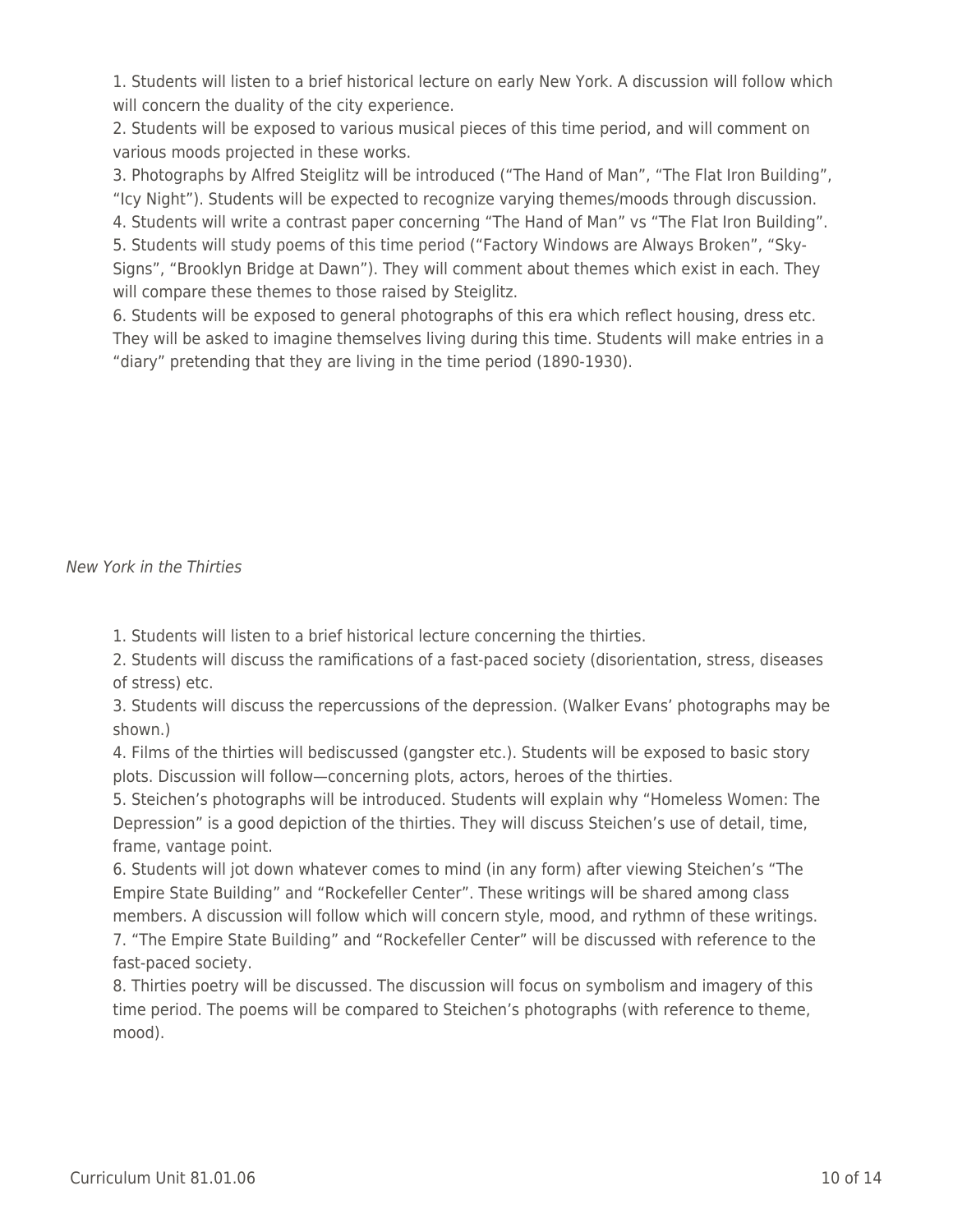1. Students will listen to a brief historical lecture on New York in the 50's-60's.

2. Students will discuss causes of prejudice and alienation. (overcrowding, fear of unknown, unemployment etc).

3. Students will listen to music of the 50's-60's. The emergence of rock music will be discussed. (What was rock's primary statement? Why was Elvis so popular? etc.)

4. Students will be exposed to a summary of the black movement of the 50'sÐ60's. ( Brown vs Board of Education, freedom riders, NAACP, Malcolm X, Black Panthers etc.)

5. Gordon Parks' photographs will be discussed with reference to the movement.

6. Jaffee's photograph "Livonia Avenue, Brooklyn" will be discussed with reference to the theme of the "invisible man".

7. Students will read selections of the Beats. (How are these poems different from poems

previously read in this unit?) Students will write personal reactions to each of these poems.

8. Final discussion: What was/is the American dream? Is it dead? Where are we now?

9. Students will write a paper explaining what they learned from this unit.

\*\*\*

This unit is created with a ninth grade advanced English class in mind. It should follow "Poetry and Paintings: A Comparative Study" (previous unit). Presumably both unite could be modified for use with other levels and/or grades. I would expect this unit to run for two to three weeks.

# **PHOTOGRAPHS**

"From New Lots Station, Brooklyn"—N. Jay Jaffee

1890-1930

"The Hand of Man"—Alfred Stieglitz

"The Flat Iron Building"—Alfred Stieglitz

"Icy Night"—Alfred Stleglitz

 $C$ urriculum Unit 81.01.06  $\hspace{1.5cm}$  11 of 14  $\hspace{1.5cm}$  11 of 14  $\hspace{1.5cm}$  11 of 14  $\hspace{1.5cm}$  11 of 14  $\hspace{1.5cm}$  11 of 14  $\hspace{1.5cm}$  11 of 14  $\hspace{1.5cm}$  11 of 14  $\hspace{1.5cm}$  11 of 14  $\hspace{1.5cm}$  11 of 14  $\hspace{$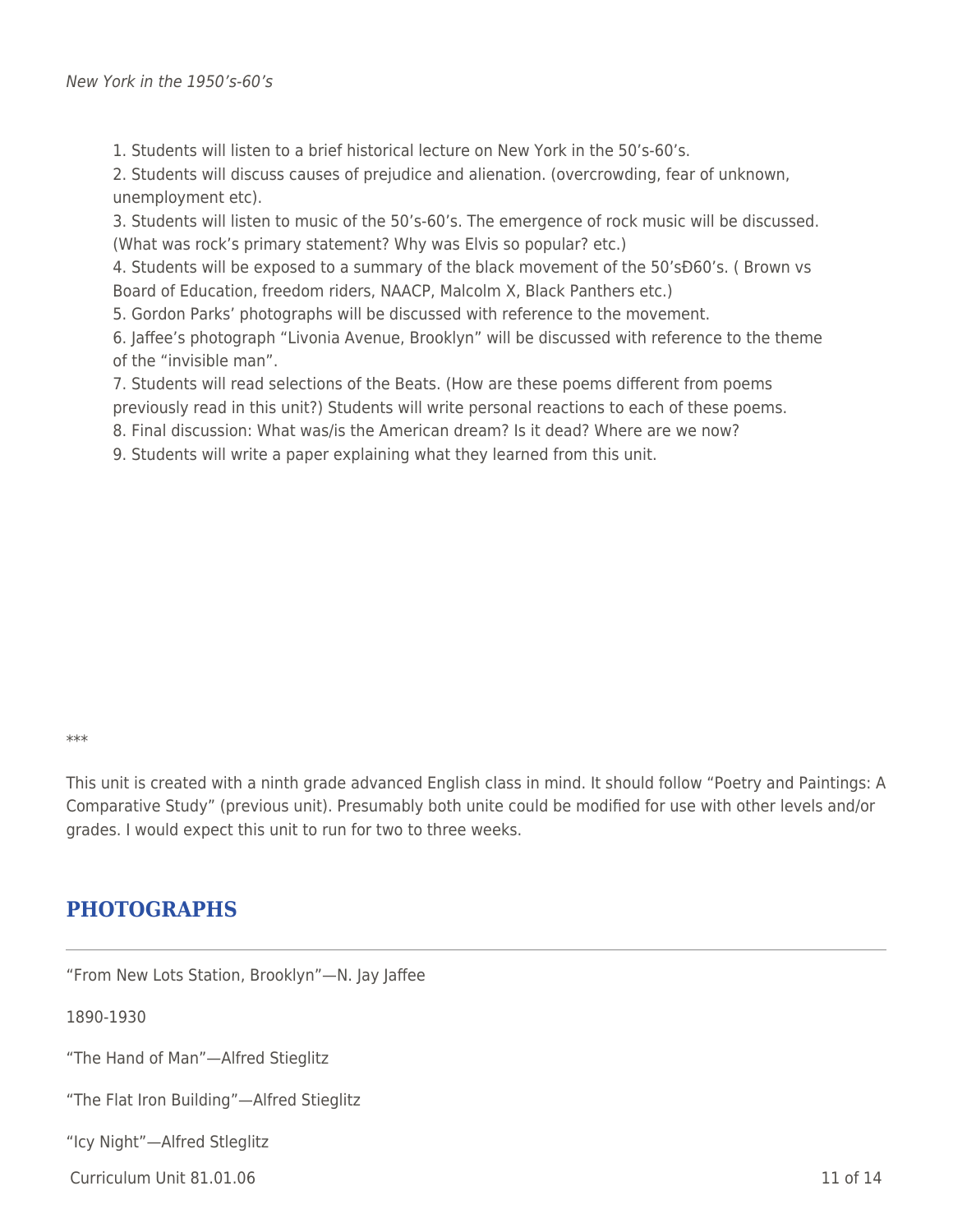### 1930's

"Homeless Women: The Depression"—Edward Steichen "The Empire State Building"—Edward Steichen "Rockefeller Center"—Edward Steichen 1950's-60's "Invisible Man "—Gondon Parks "Malcolm X"—Gordon Parks "Livonia Avenue, Brooklyn"—N. Jay Jaffee STUDENT READINGS **POFTRY** "Armed With A Thousand Pens"—N. Jay Jaffee "Factory Windows Are Always Broken"—Vachel Lindsay "Sky-Signs"—Frederick Mortimer Clapp "Brooklyn Bridge At Dawn"—Richard Le Galliene "Boy With His Hair Cut Short"—Muriel Rekeyser "Letter to N.Y."—Elizabeth Bishop. "Eastside Incidents"—Gregory Corso "A Coney Island of the Mind"—Lawrence Ferlinghetti

## **Notes**

Early New York (1890-1930)

- 1. N. Jay Jaffee, Photographs 1947-1953 , p. 6.
- Reprinted by permission from Photographs 1947-1953, © 1976 by N. Jay Jaffee.
- 2. Dorothy Norman, Alfred Steiglitz : An American Seer , p. 45.
- 3. Adolph Glllis and William Benet, Poems for Modern Youth , p. 151.
- 4. Adolph Gillis and William Benet, Poems for Modern Youth , p. 80.
- 5. Adolph Gillis and William Benet, Poems for Modern Youth , p. 76.

 $C$ urriculum Unit 81.01.06  $\hspace{1.5cm}$  12 of 14  $\hspace{1.5cm}$  12 of 14  $\hspace{1.5cm}$  12 of 14  $\hspace{1.5cm}$  12 of 14  $\hspace{1.5cm}$  12 of 14  $\hspace{1.5cm}$  12 of 14  $\hspace{1.5cm}$  12 of 14  $\hspace{1.5cm}$  12 of 14  $\hspace{1.5cm}$  12 of 14  $\hspace{$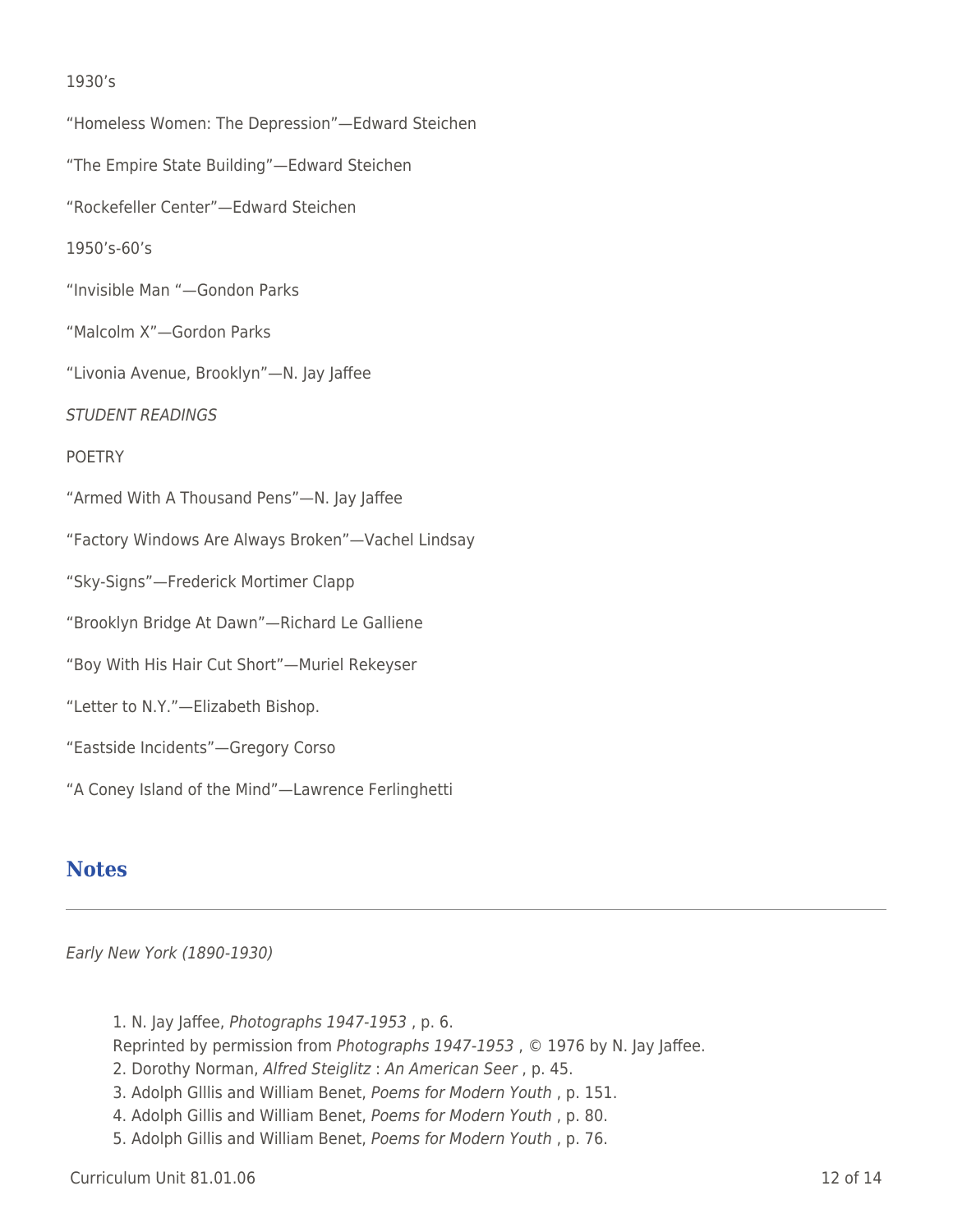6. Edward Steichen, A Life in Photography , p. 9.

7. Edward Steichen, A Life in Photography , p. 11.

8. John Malcolm Brinnin and Bill Read, Twentieth Century Poetry : American and British , p. 350.

9. John Malcolm Brinnin and William Read, Twentieth Century Poetry : American and British , p . 47.

10. Gregory Corso, Elegiac Feelings American , p. 80.

11. Lawrence Ferlinghetti, A Coney Island of the Mind , p. 13.

## **BIBLIOGRAPHY**

Abbott, Berenice, New York in the Thirties , E.P. Dutton and Co., Inc., New York, 1939 ( Changing New York ). Reprint: Dover Publications, Inc., New York, 1973.

This book provides a complete look at New York City in the thirties—from an old subway station to Rockefeller Center to waterfront scenes, and interesting sights from Brooklyn, the Bronx, and Queens.

Bliven, Bruce Jr., and Naomi. New York , Random House, New York, 1969.

This book provides an interesting history of the City of New York—complete with photographs.

Brinnin, John Malcolm and Read, Bill, Twentieth Century Poetry : American and British . McGraw-Hill Book Company, New York, 1963.

This is a useful anthology which providss biographical data about the poets represented.

Corso, Gregory, Elegiac Feelings American . New Directions Books, New York, 1961.

Certainly this volumn of poems represents the genre of the Beats.

Ferlinghetti, Lawrence. A Coney Island of the Mind . New Directions Books, New York, 1958.

This is a small paperback packed with Ferlinghetti's most famous poems.

 $C$ urriculum Unit 81.01.06  $\hspace{1.5cm}$  13 of 14  $\hspace{1.5cm}$  13 of 14  $\hspace{1.5cm}$  13 of 14  $\hspace{1.5cm}$  13 of 14  $\hspace{1.5cm}$  13 of 14  $\hspace{1.5cm}$  13 of 14  $\hspace{1.5cm}$  13 of 14  $\hspace{1.5cm}$  13 of 14  $\hspace{1.5cm}$  13 of 14  $\hspace{$